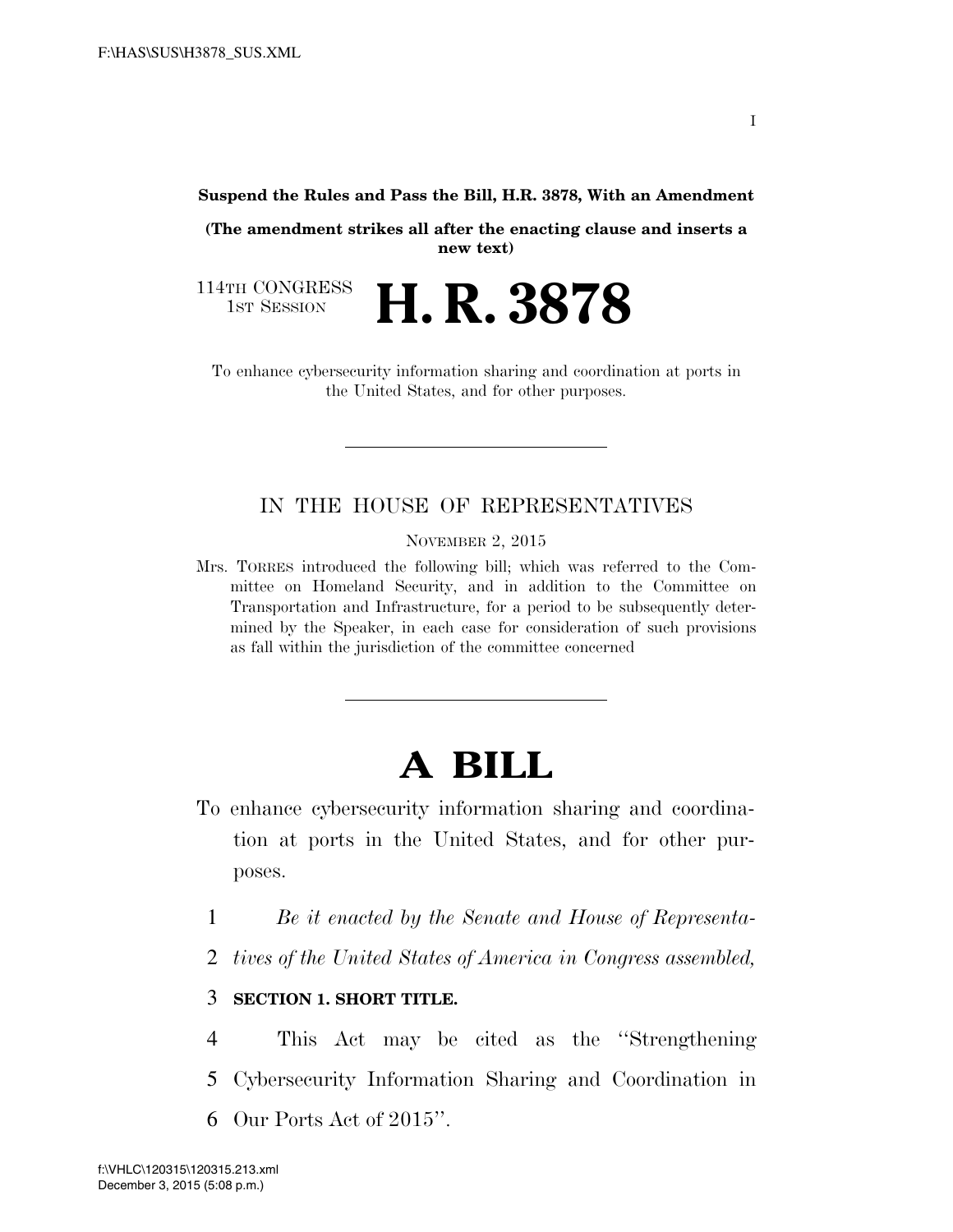$\mathfrak{D}$ 

## **SEC. 2. IMPROVING CYBERSECURITY RISK ASSESSMENTS, INFORMATION SHARING, AND COORDINA-TION.**

The Secretary of Homeland Security shall—

 (1) develop and implement a maritime cybersecurity risk assessment model within 120 days after the date of the enactment of this Act, con- sistent with the National Institute of Standards and Technology Framework for Improving Critical Infra- structure Cybersecurity and any update to that doc- ument pursuant to Public Law 113–274, to evaluate current and future cybersecurity risks (as that term is defined in the second section 226 of the Home-land Security Act of 2002 (6 U.S.C. 148));

 (2) evaluate, on a periodic basis but not less than once every two years, the effectiveness of the cybersecurity risk assessment model established under paragraph (1);

 (3) seek to ensure participation of at least one information sharing and analysis organization (as 21 that term is defined in section 212 of the Homeland Security Act of 2002 (6 U.S.C. 131)) representing the maritime community in the National Cybersecurity and Communications Integration Cen-25 ter, pursuant to subsection  $(d)(1)(B)$  of the second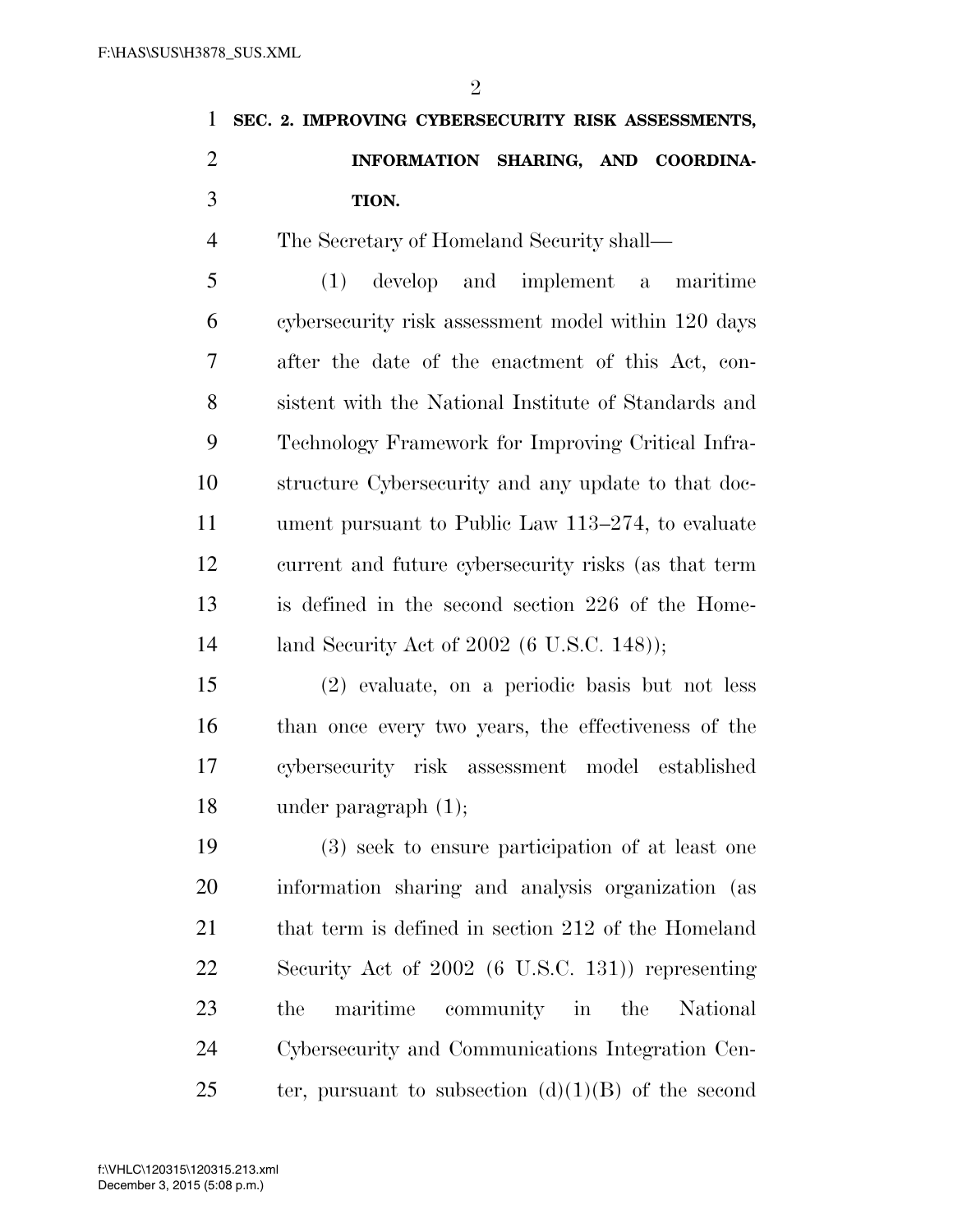section 226 of the Homeland Security Act of 2002 (6 U.S.C. 148);

 (4) establish guidelines for voluntary reporting of maritime-related cybersecurity risks and incidents (as such terms are defined in the second section 226 of the Homeland Security Act of 2002 (6 U.S.C. 148)) to the Center (as that term is defined sub- section (b) of the second section 226 of the Home- land Security Act of 2002 (6 U.S.C. 148)), and other appropriate Federal agencies; and

 (5) request the National Maritime Security Ad- visory Committee established under section 70112 of title 46, United States Code, to report and make recommendations to the Secretary on enhancing the sharing of information related to cybersecurity risks and incidents between relevant Federal agencies and State, local, and tribal governments and consistent with the responsibilities of the Center (as that term is defined subsection (b) of the second section 226 of the Homeland Security Act of 2002 (6 U.S.C. 148)); relevant public safety and emergency response agencies; relevant law enforcement and security or- ganizations; maritime industry; port owners and op-erators; and terminal owners and operators.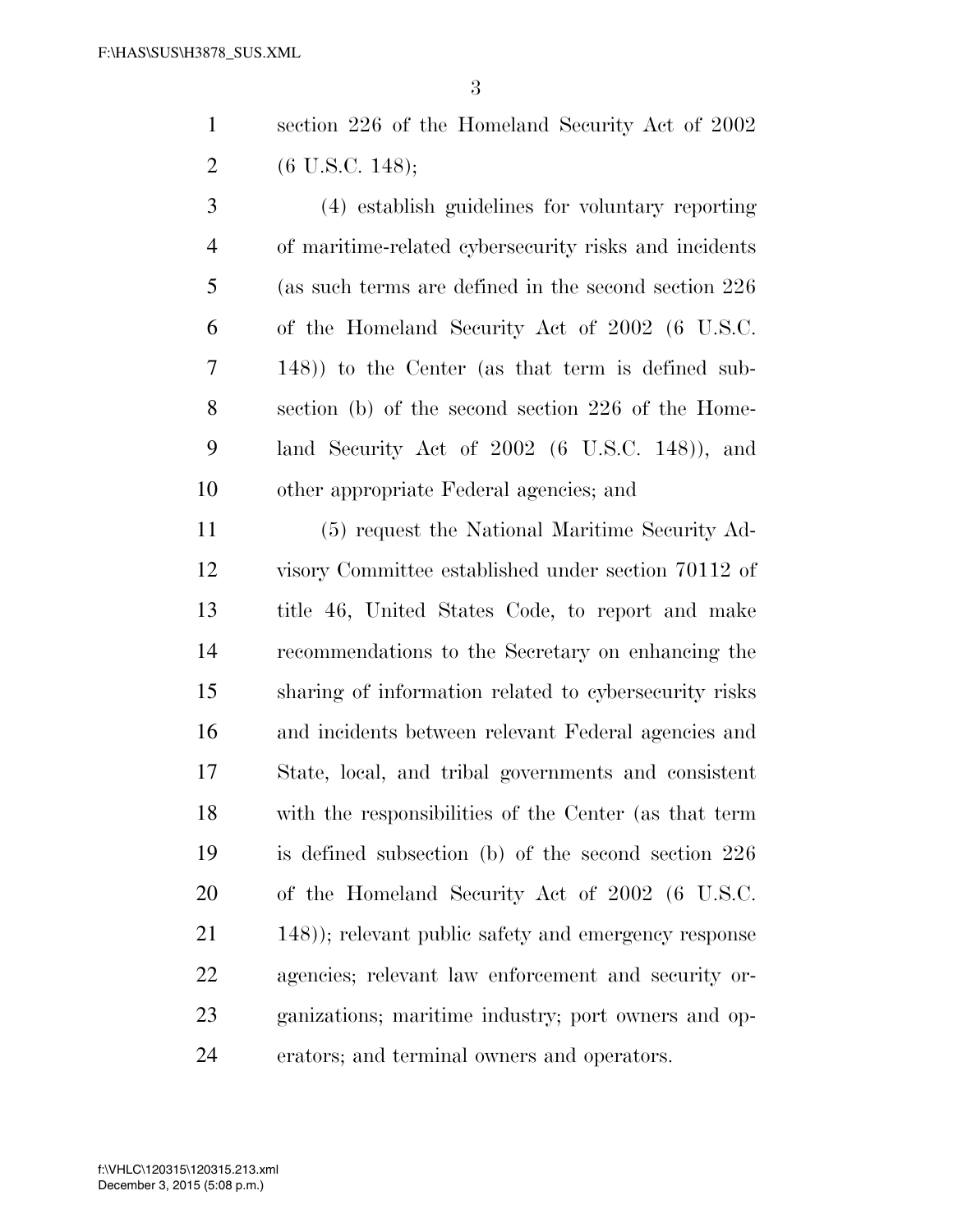### **SEC. 3. CYBERSECURITY ENHANCEMENTS TO MARITIME SECURITY ACTIVITIES.**

 The Secretary of Homeland Security, acting through the Commandant of the Coast Guard, shall direct—

 (1) each Area Maritime Security Advisory Com- mittee established under section 70112 of title 46, United States Code, to facilitate the sharing of cybersecurity risks and incidents to address port- specific cybersecurity risks, which may include the establishment of a working group of members of Area Maritime Security Advisory Committees to ad-dress port-specific cybersecurity vulnerabilities; and

 (2) that any area maritime security plan and facility security plan required under section 70103 of title 46, United States Code approved after the development of the cybersecurity risk assessment model required by paragraph (1) of section 2 include a mitigation plan to prevent, manage, and respond to cybersecurity risks.

**SEC. 4. VULNERABILITY ASSESSMENTS AND SECURITY** 

**PLANS.** 

Title 46, United States Code, is amended—

23 (1) in section  $70102(b)(1)(C)$ , by inserting ''cybersecurity,'' after ''physical security,''; and

25 (2) in section  $70103(e)(3)(C)$ , by striking 26 "and" after the semicolon at the end of clause (iv),